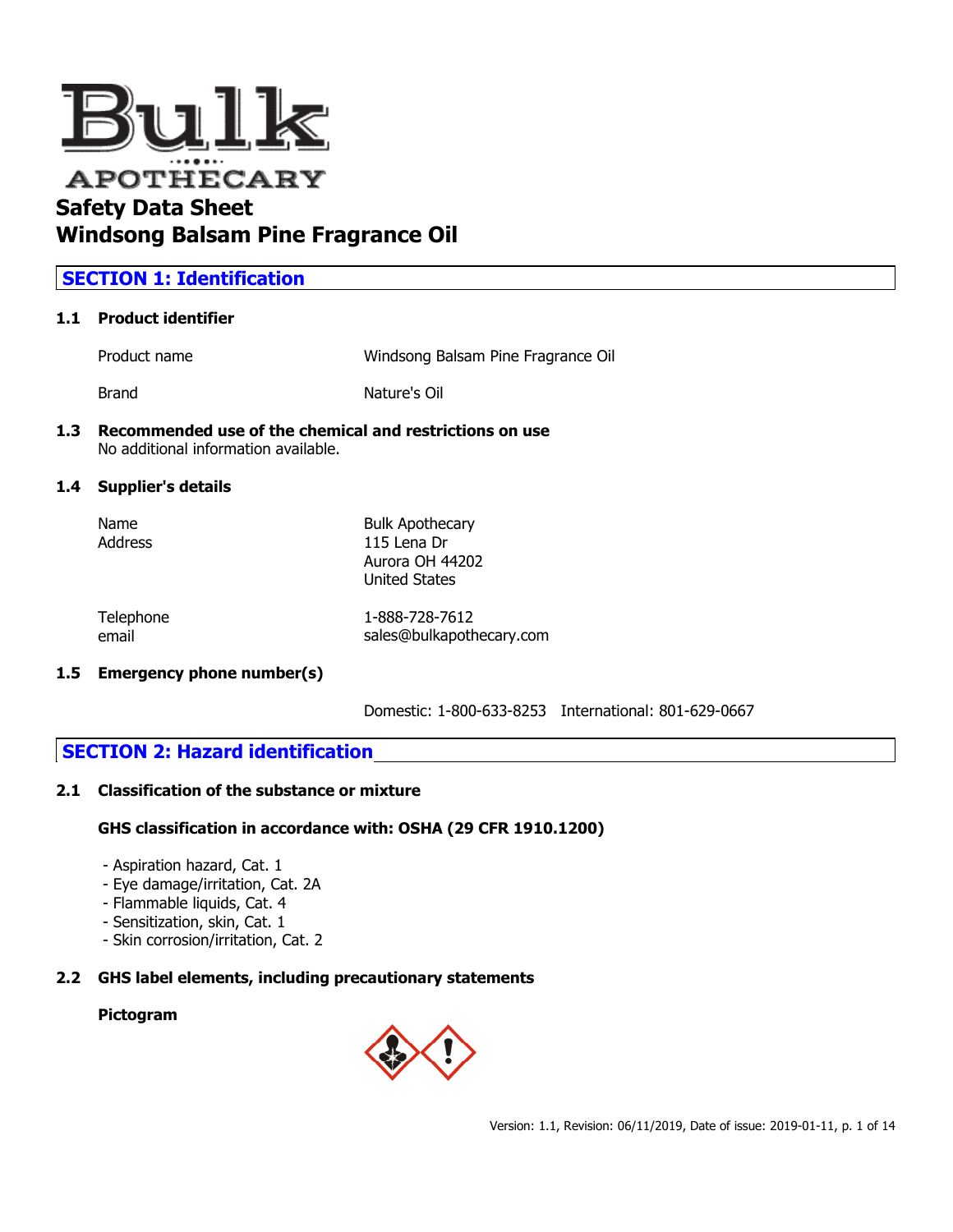| Hazard statement(s)        |                                                                               |
|----------------------------|-------------------------------------------------------------------------------|
| H <sub>227</sub>           | Combustible liquid                                                            |
| H304                       | May be fatal if swallowed and enters airways                                  |
| H315                       | Causes skin irritation                                                        |
| H317                       | May cause an allergic skin reaction                                           |
| H319                       | Causes serious eye irritation                                                 |
| Precautionary statement(s) |                                                                               |
| P210                       | Keep away from heat/sparks/open flames/hot surfaces. No smoking.              |
| P <sub>261</sub>           | Avoid breathing dust/fume/gas/mist/vapors/spray.                              |
| P264                       | Wash hands, face, and forearms thoroughly after handling.                     |
| P272                       | Contaminated work clothing must not be allowed out of the workplace.          |
| P280                       | Wear protective gloves/protective clothing/eye protection/face protection.    |
| P301+P310                  | IF SWALLOWED: Immediately call a POISON CENTER or doctor                      |
| P302+P352                  | IF ON SKIN: Wash with plenty of water                                         |
| P305+P351+P338             | IF IN EYES: Rinse cautiously with water for several minutes. Remove           |
|                            | contact lenses if present and easy to do. Continue rinsing.                   |
| P321                       | Specific treatment (see supplemental first aid instruction on this label).    |
| P331                       | Do NOT induce vomiting.                                                       |
| P333+P313                  | If skin irritation or rash occurs: Get medical advice/attention.              |
| P337+P313                  | If eye irritation persists: Get medical advice/attention.                     |
| P362+P364                  | Take off contaminated clothing and wash it before reuse.                      |
| P370+P378                  | In case of fire: Use media other than water to extinguish.                    |
| P403+P235                  | Store in a well-ventilated place. Keep cool.                                  |
| P405                       | Store locked up.                                                              |
| P501                       | Dispose of contents/container to hazardous or special waste collection point, |
|                            | in accordance with local, regional, state, national and/or international      |
|                            | regulations                                                                   |

#### **2.3 Other hazards which do not result in classification**

No additional information available.

## **SECTION 3: Composition/information on ingredients**

#### **3.2 Mixtures**

| 1. Isobornyl acetate |  |
|----------------------|--|
| Canaanahuntin n      |  |

| ------------------<br>Concentration<br>CAS no. | $>= 50 %$ (weight)<br>$125 - 12 - 2$ |
|------------------------------------------------|--------------------------------------|
| - Flam. Lig. 4, H227<br>Eye Irrit. 2, H319     |                                      |
| л: Е.                                          |                                      |

## **2. Oils, fir**

Concentration 5 - 10 % (weight) CAS no. 8021-28-1

- Flam. Liq. 3, H226 Skin Irrit. 2, H315 Eye Irrit. 2A, H319 Skin Sens. 1, H317

Version: 1.1, Revision: 06/11/2019, Date of issue: 2019-01-11, p. 2 of 14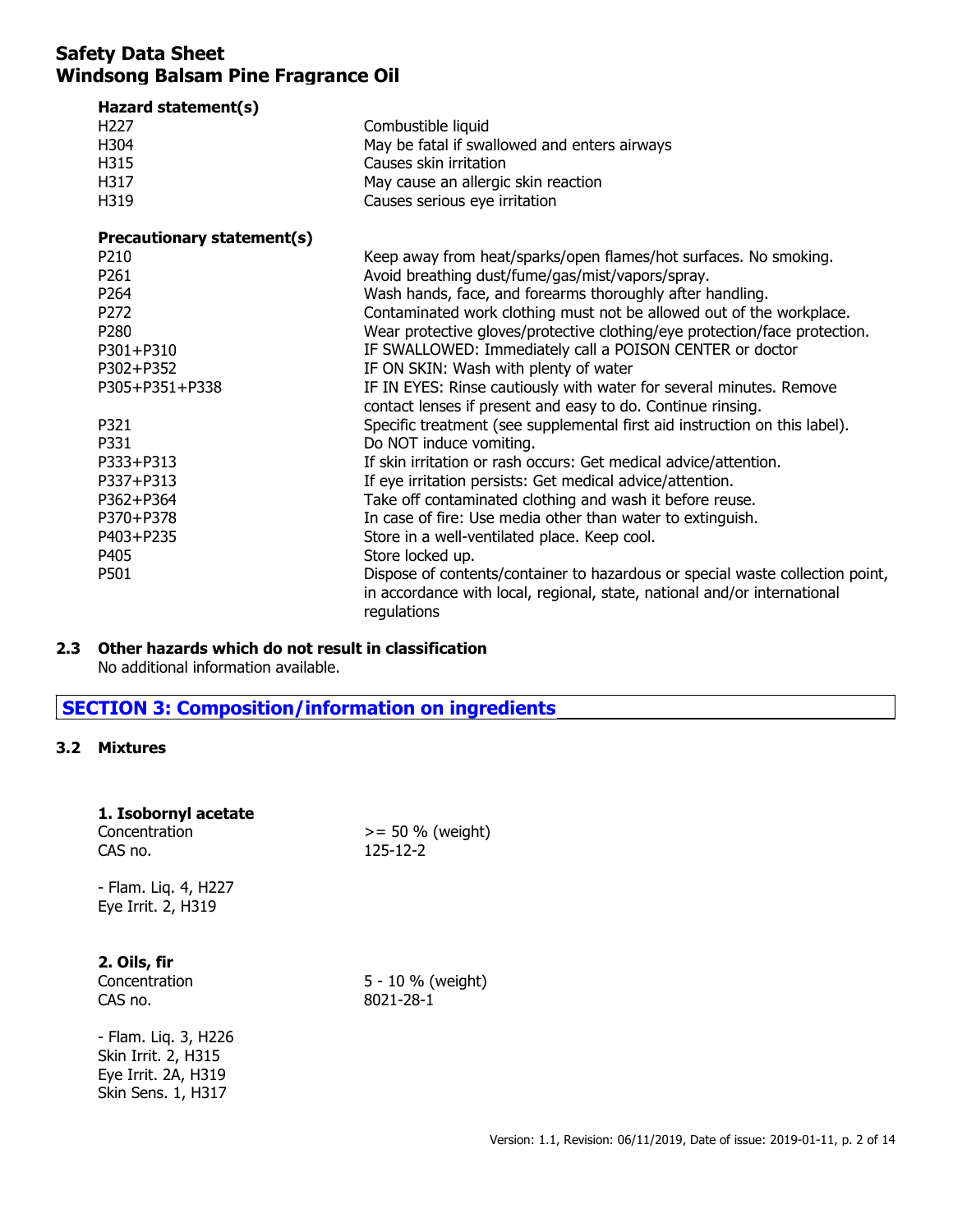Asp. Tox. 1, H304

#### **3. Lemon oil**

CAS no. 8008-56-8

Concentration 1 - 5 % (weight)

- Flam. Liq. 3, H226 Skin Irrit. 2, H315 Skin Sens. 1, H317 Asp. Tox. 1, H304

# **4. Oils, cypress**

CAS no. 8013-86-3

 $1 - 5$  % (weight)

- Flam. Liq. 3, H226 Skin Irrit. 2, H315 Skin Sens. 1, H317 Asp. Tox. 1, H304

#### **5. Oils, patchouli**

Concentration  $1 - 5\%$  (weight)<br>CAS no.  $8014-09-3$  $8014 - 09 - 3$ 

- Asp. Tox. 1, H304

## **6. Benzyl salicylate**

EC no. 204-262-9 CAS no. 118-58-1

Concentration 1 - 5 % (weight)

- Eye Irrit. 2B, H320 Skin Sens. 1, H317

#### **7. Balsams, Canada**

Concentration  $1 - 5\%$  (weight)<br>CAS no.  $8007-47-4$ 

 $8007 - 47 - 4$ 

- Skin Irrit. 2, H315 Skin Sens. 1, H317

## **8. Diethyl phthalate**

EC no. 201-550-6 CAS no. 84-66-2

Concentration 1 - 5 % (weight)

- Acute toxicity, Cat. 3331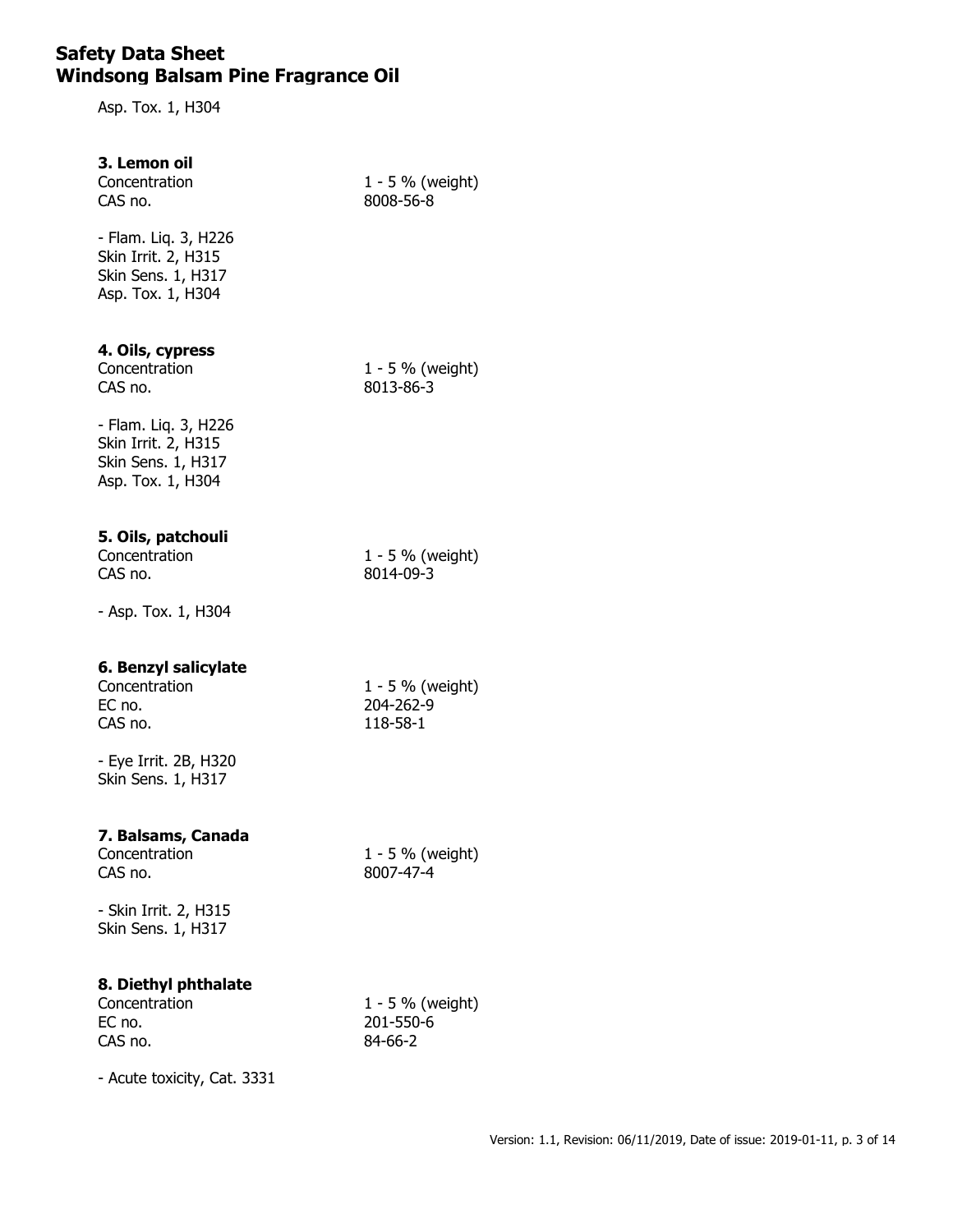#### **9. Cyclohexanol, 4-(1,1-dimethylethyl)-, 1-acetate**

Concentration 1 - 5 % (weight) CAS no. 32210-23-4

- Skin Sens. 1B, H317

# **10. 3-Cyclohexene-1-carboxaldehyde, dimethyl-**<br>Concentration **1 - 5** % (weight)

 $1 - 5$  % (weight) CAS no. 27939-60-2

- Flam. Liq. 4, H227 Acute Tox. 4 (Dermal), H312 Skin Irrit. 2, H315 Eye Irrit. 2, H319 Skin Sens. 1B, H317

## **11. Linalyl acetate**

EC no. 204-116-4 CAS no. 115-95-7

Concentration 1 - 5 % (weight)

- Flam. Liq. 4, H227 Skin Irrit. 2, H315 Eye Irrit. 2, H319 Skin Sens. 1, H317

## **12. Terpenes and Terpenoids, lemon-oil**

CAS no. 68917-33-9

Concentration 1 - 5 % (weight)

- Flam. Liq. 3, H226 Skin Irrit. 2, H315 Skin Sens. 1, H317 Asp. Tox. 1, H304

## **13. ALPHA-PINENE**

Concentration 1 - 5 % (weight) CAS no. 80-56-8

- Flam. Liq. 3, H226 Skin Irrit. 2, H315 Skin Sens. 1, H317 Asp. Tox. 1, H304

## **14. Ethyl maltol**

Concentration 1 - 5 % (weight)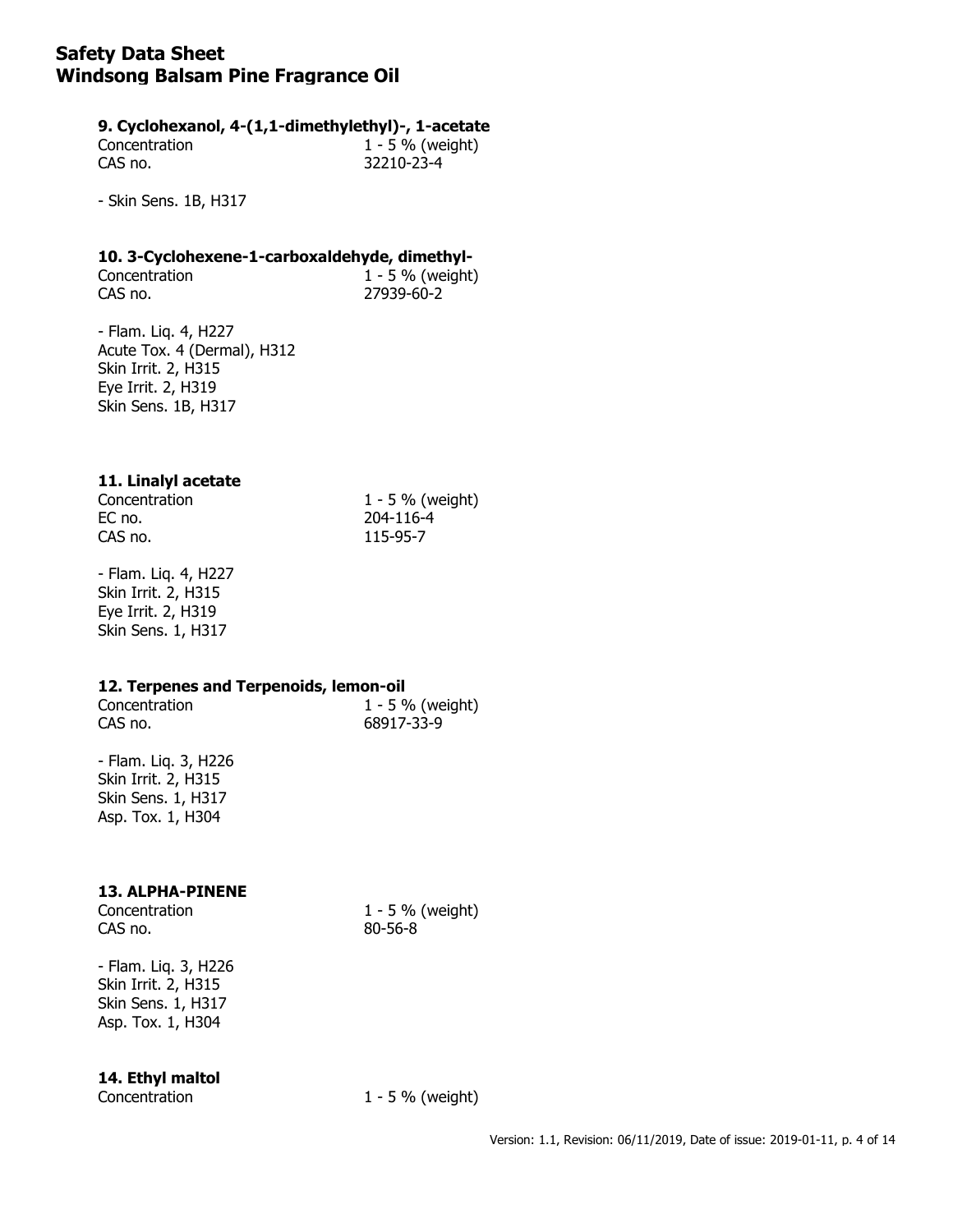| EC no.  | 225-582-5 |
|---------|-----------|
| CAS no. | 4940-11-8 |

- Acute toxicity, Cat. 4302

## **15. Linalool**

EC no. 201-134-4 CAS no. 78-70-6

Concentration 0.1 - 1 % (weight)

- Flam. Liq. 4, H227 Skin Irrit. 2, H315 Eye Irrit. 2, H319 Skin Sens. 1, H317

#### **16. Oil, Cedarleaf**

CAS no. 8007-20-3

Concentration 0.1 - 1 % (weight)

- Flam. Liq. 3, H226 Acute Tox. 4 (Oral), H302 Skin Sens. 1, H317 Asp. Tox. 1, H304

## **SECTION 4: First-aid measures**

#### **4.1 Description of necessary first-aid measures**

| General advice          | Consult a physician immediately. Show this safety data sheet to the doctor<br>in attendance.                                                                                             |
|-------------------------|------------------------------------------------------------------------------------------------------------------------------------------------------------------------------------------|
| If inhaled              | Remove person to fresh air and keep comfortable for breathing. If<br>experiencing respiratory symptoms: Call a poison center or a doctor.                                                |
| In case of skin contact | Wash skin with plenty of water. Take off contaminated clothing. If skin<br>irritation or rash occurs: Get medical advice/attention.                                                      |
| In case of eye contact  | Rinse cautiously with water for at least 15 minutes. Remove contact lenses,<br>if present and easy to do. Continue rinsing. If eye irritation persists: Get<br>medical attention/advice. |
| If swallowed            | Do not induce vomiting. Call a physician immediately.                                                                                                                                    |

#### **4.2 Most important symptoms/effects, acute and delayed** Inhalation: May cause respiratory irritation Skin Contact: May cause skin irritation Eye Contact: Eye irritation

Ingestion: Risk of lung edema. May be harmful or fatal if swallowed.

#### **4.3 Indication of immediate medical attention and special treatment needed, if necessary** Treat symptomatically.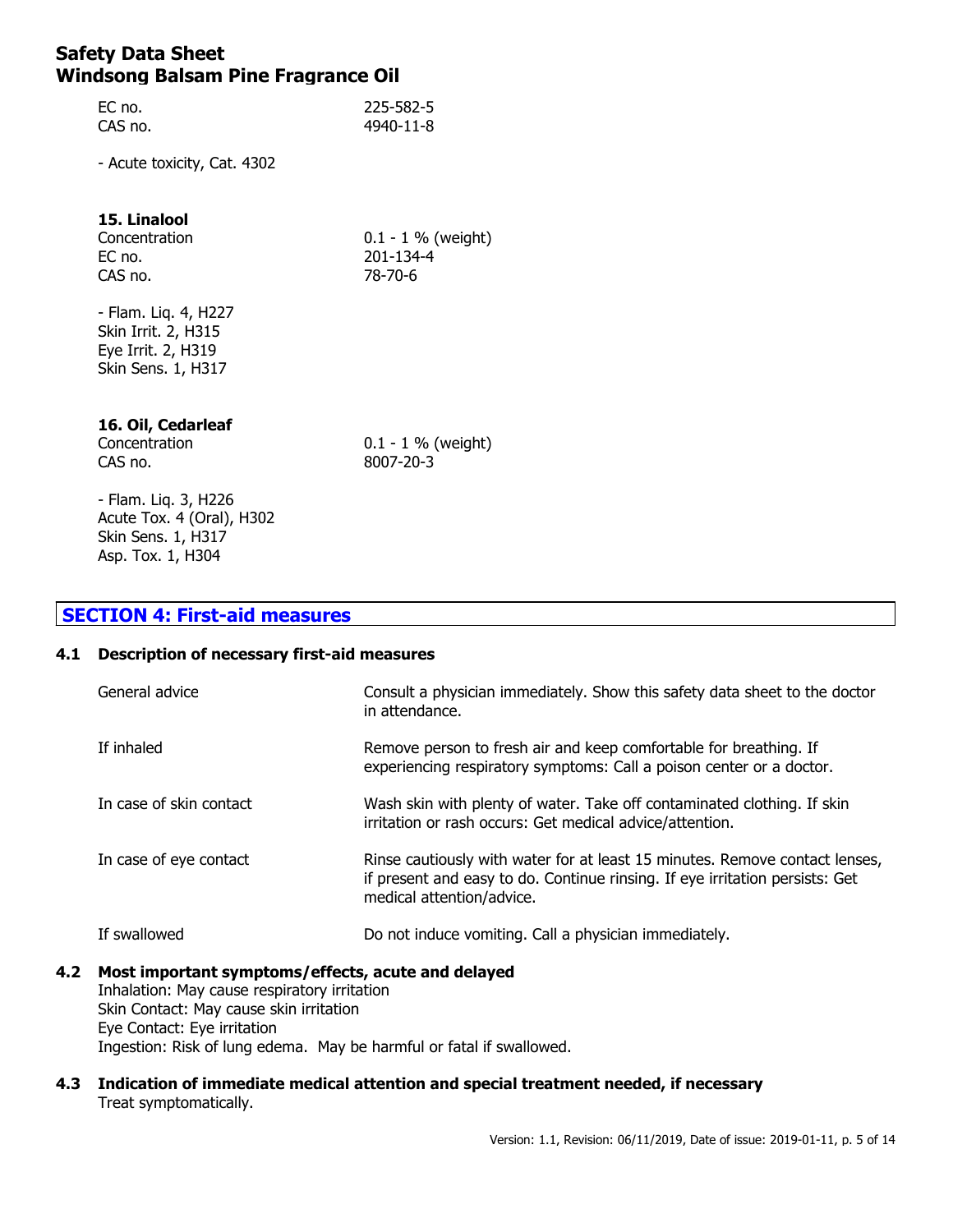### **SECTION 5: Fire-fighting measures**

#### **5.1 Suitable extinguishing media**

Water spray. Dry powder. Foam. Carbon dioxide.

#### **5.2 Specific hazards arising from the chemical**

Combustible liquid. Upon combustion may produce oxides of carbon, smoke, and fumes. Burning fumes may be acrid.

#### **5.3 Special protective actions for fire-fighters**

Wear self-contained breathing apparatus for firefighting. Wear protective clothing and gear to prevent contact with skin and eyes.

#### **Further information**

Use water spray to cool unopened containers.

## **SECTION 6: Accidental release measures**

#### **6.1 Personal precautions, protective equipment and emergency procedures**

Ventilate spillage area. No open flames, no sparks, and no smoking. Avoid contact with skin and eyes. Avoid breathing dust/fume/gas/mist/vapors/spray.

Emergency responders: Do not attempt to take action without suitable protective equipment. For further information refer to section 8: "Exposure controls/personal protection".

#### **6.2 Environmental precautions**

Should not be released into the environment.

#### **6.3 Methods and materials for containment and cleaning up**

Soak up liquid spill into absorbent material. Notify authorities if product enters sewers or public waters. Dispose of materials or solid residues at an authorized site

#### **Reference to other sections**

For disposal see section 13.

## **SECTION 7: Handling and storage**

#### **7.1 Precautions for safe handling**

Ensure good ventilation of the work station. Keep away from heat, hot surfaces, sparks, open flames and other ignition sources. No smoking. Wear personal protective equipment. Avoid contact with skin and eyes. Avoid breathing dust, fumes, gas, mist, vapors, and/or spray.

Hygiene measures: Wash contaminated clothing before reuse. Contaminated work clothing should not be allowed out of the workplace. Do not eat, drink or smoke when using this product. Always wash hands after handling the product.

#### **7.2 Conditions for safe storage, including any incompatibilities**

Store locked up in a cool, dry, and well ventilated place. Keep container tightly closed. Store away from direct sunlight and ignition sources.

#### **Specific end use(s)**

Apart from the uses mentioned in section 1.2 no other specific uses are stipulated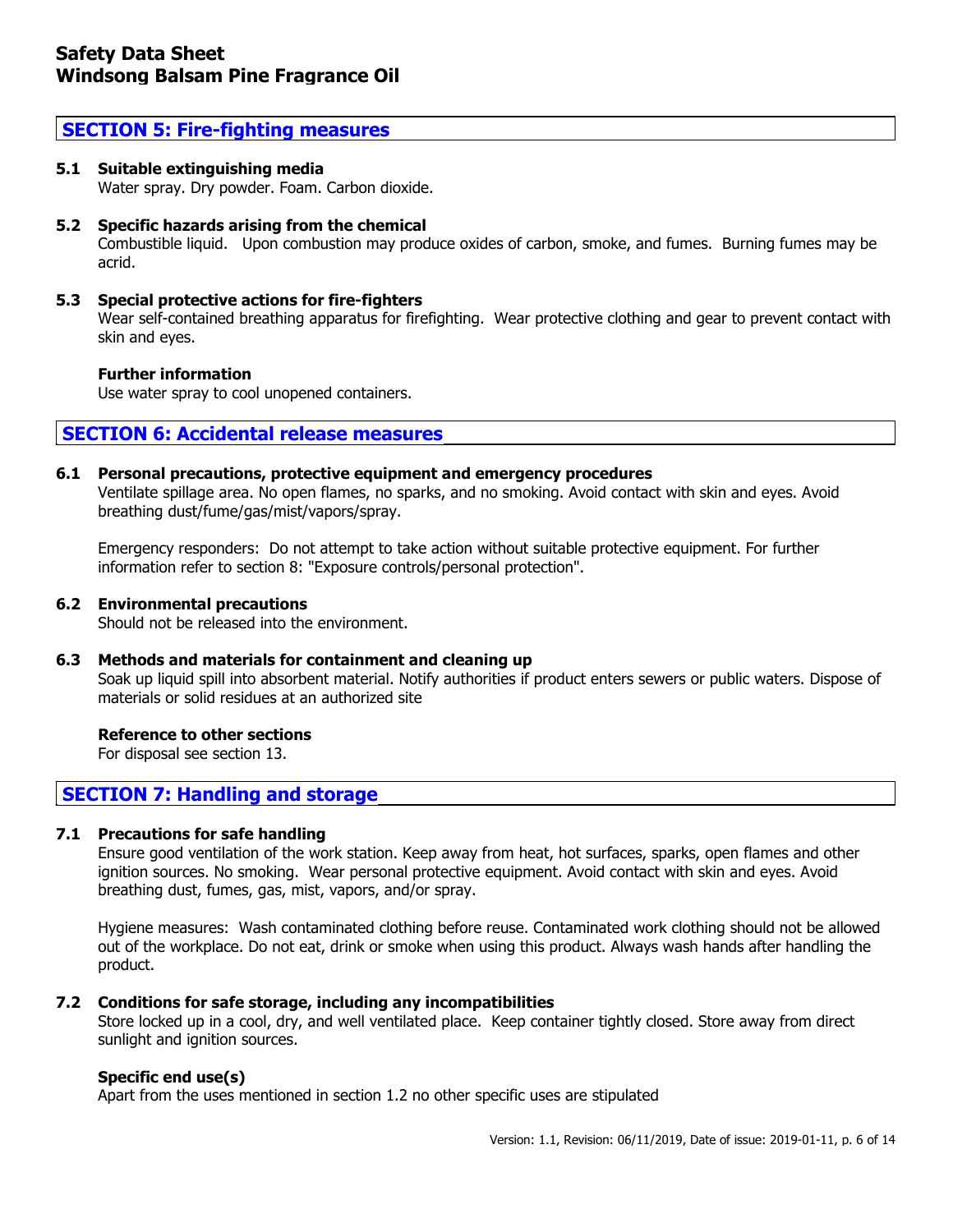## **SECTION 8: Exposure controls/personal protection**

#### **8.1 Control parameters**

#### **1. Lemon oil (CAS: 8008-56-8)**

REL-TWA (Inhalation): 5 mg/m3 (resp) (NIOSH)

#### **2. Diethyl phthalate (CAS: 84-66-2 EC: 201-550-6)**

TLV® (Inhalation): 5 mg/m3 (ACGIH) Upper Respiratory Tract irritation Not classifiable as a human carcinogen

REL-TWA (Inhalation): 5 mg/m3 (NIOSH) Upper Respiratory Tract irritation Not classifiable as a human carcinogen

TWA (Inhalation): 5 mg/m3; USA (ACGIH) USA. ACGIH Threshold Limit Values (TLV)/ Upper Respiratory Tract irritation. Not classifiable as a human carcinogen

TWA (Inhalation): 5 mg/m3; USA (NIOSH) USA. NIOSH Recommended Exposure Limits

PEL (Inhalation): 5 mg/m3; USA (Cal/OSHA) California permissible exposure limits for chemical contaminants (Title 8, Article 107)

#### **8.2 Appropriate engineering controls**

Ensure Good Ventilation of the work station. Handle material in accordance with good industrial hygiene and safety practices. Avoid release into the environment.

#### **8.3 Individual protection measures, such as personal protective equipment (PPE)**

#### **Pictograms**



**Eye/face protection** Wear chemical goggles or safety glasses.

#### **Skin protection**

Wear protective gloves.

#### **Body protection**

Wear appropriate clothing to prevent any possibility of skin contact. Wear apron or protective clothing in case of contact.

#### **Respiratory protection**

Respiratory protection is normally not required in a well ventilated area. However, approved respiratory protection may be required when the material is rated toxic by inhalation or if the material is to be used in a confined area.

#### **Thermal hazards**

No data available

#### **Environmental exposure controls**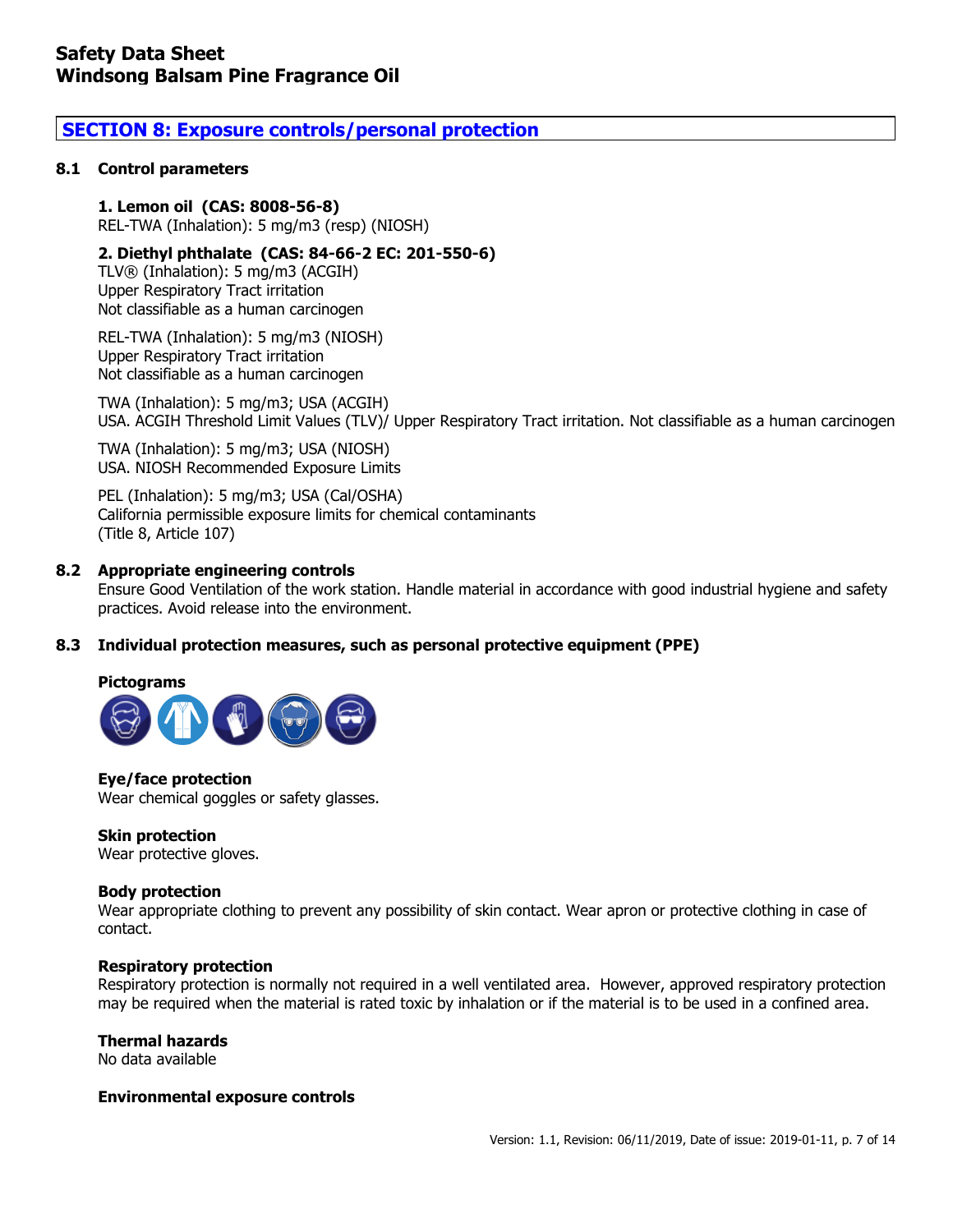Prevent further leakage or spillage if safe to do so. Do not let product enter drains. Discharge into the environment must be avoided.

## **SECTION 9: Physical and chemical properties**

#### **Information on basic physical and chemical properties**

| Appearance/form (physical state, color, etc.)<br>Odor | Liquid; Amber to dark greenis brown<br>Characteristic; Pine Scent |
|-------------------------------------------------------|-------------------------------------------------------------------|
|                                                       | No data available                                                 |
| Odor threshold                                        |                                                                   |
| рH                                                    | No data available                                                 |
| Melting point/freezing point                          | No data available                                                 |
| Initial boiling point and boiling range               | No data available                                                 |
| Flash point                                           | 62 °C                                                             |
| Evaporation rate                                      | No data available                                                 |
| Flammability (solid, gas)                             | No data available                                                 |
| Upper/lower flammability limits                       | No data available                                                 |
| Upper/lower explosive limits                          | No data available                                                 |
| Vapor pressure                                        | No data available                                                 |
| Vapor density                                         | No data available                                                 |
| Relative density                                      | $0.962(0.952 - 0.972)$                                            |
| Solubility(ies)                                       | Insoluble                                                         |
| Partition coefficient: n-octanol/water                | No data available                                                 |
| Auto-ignition temperature                             | No data available                                                 |
| Decomposition temperature                             | No data available                                                 |
| <b>Viscosity</b>                                      | No data available                                                 |
| <b>Explosive properties</b>                           | No data available                                                 |
| Oxidizing properties                                  | No data available                                                 |

#### **Other safety information**

Refractive index: 1.471 (1.461 - 1.481)

## **SECTION 10: Stability and reactivity**

#### **10.1 Reactivity**

None under normal use conditions.

#### **10.2 Chemical stability**

Stable under recommended use, transport, and storage conditions.

#### **10.3 Possibility of hazardous reactions**

None under normal use conditions.

#### **10.4 Conditions to avoid**

Avoid contact with hot surfaces as well as heat, flames, sparks, and all sources of ignition.

#### **10.5 Incompatible materials**

No additional information available.

#### **10.6 Hazardous decomposition products**

On combustion may produce smoke, carbon monoxide, and carbon dioxide.

## **SECTION 11: Toxicological information**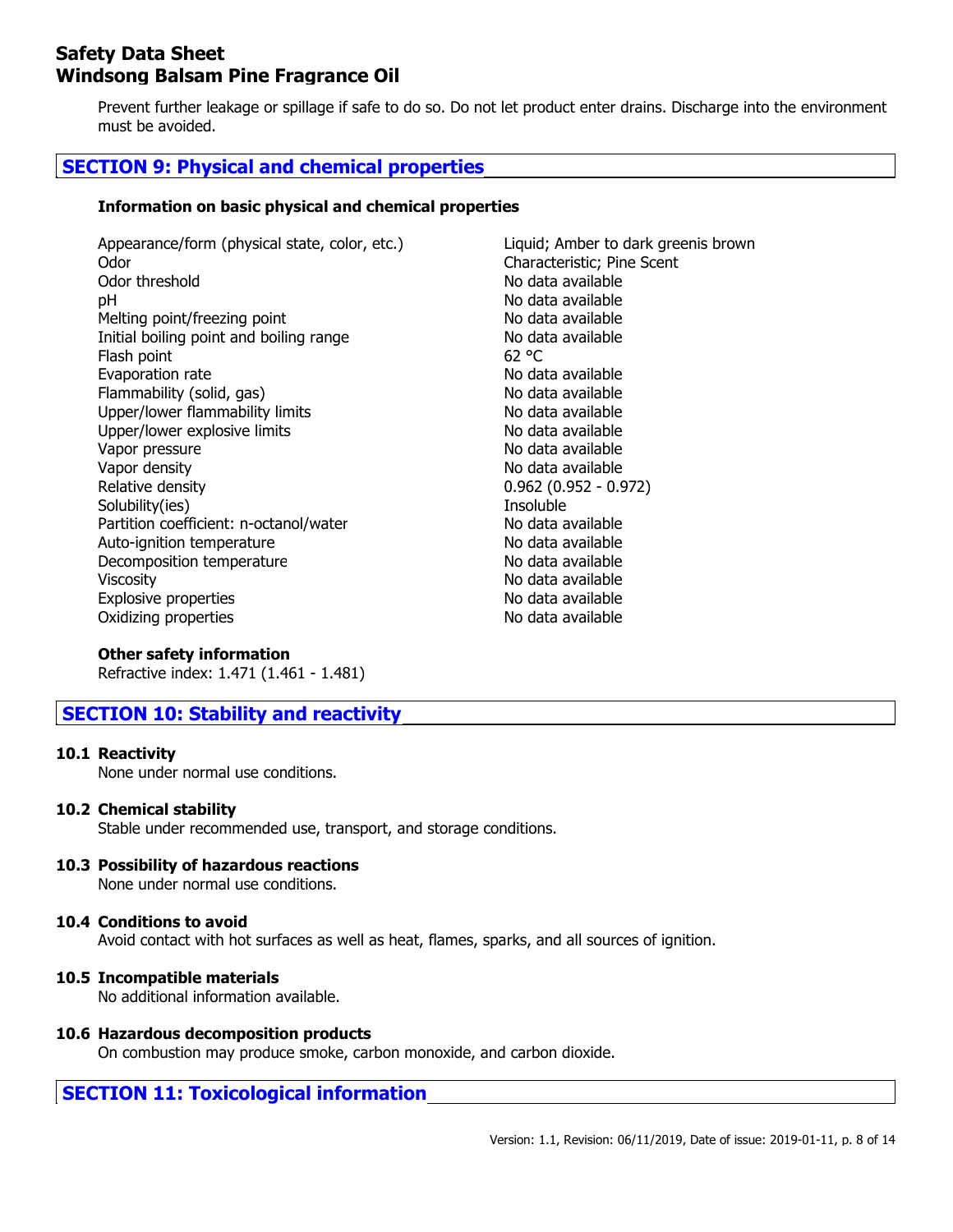#### **Information on toxicological effects**

#### **Acute toxicity**

ALPHA PINENE (80-56-8) LD50 oral 3700 mg/kg (Weight of evidence, Oral) LD50 dermal> 5000 mg/kg (24 h, Weight of evidence, Dermal) ATE US (oral) 3500 mg/kg body weight

BENZYL SALICYLATE (118-58-1) LD50 oral 2227 mg/kg LD50 dermal 14150 mg/kg ATE US (oral) 2200 mg/kg body weight ATE US (dermal) 14150 mg/kg body weight

DIETHYL PHTHALATE (84-66-2) LD50 oral 8600 mg/kg LD50 dermal > 7940 mg/kg LC50 inhalation (mg/l)  $>$  5 mg/l (4 h, Inhalation) ATE US (oral) 8600 mg/kg body weight ATE US (vapors) 3 mg/l/4h

ISOBORNYL ACETATE (125-12-2) LD50 oral  $> 10000$  mg/kg LD50 dermal > 20000 mg/kg

LINALOOL (78-70-6) LD50 oral 2790 mg/kg LD50 dermal 5610 mg/kg LD50 dermal  $>$  5000 mg/kg ATE US (oral) 2790 mg/kg body weight ATE US (dermal) 5610 mg/kg body weight

Dimethylcyclohex-3-ene-1-carbaldehyde (isomer unspecified) (27939-60-2) LD50 oral 3600 mg/kg LD50 dermal 5000 mg/kg ATE US (oral) 2630 mg/kg body weight ATE US (dermal) 1310 mg/kg body weight

PTBCHA (32210-23-4) ATE US (oral) 3370 mg/kg body weight

CEDARLEAF OIL (8007-20-3) ATE US (oral) 830 mg/kg body weight ATE US (dermal) 4100 mg/kg body weight

ETHYL MALTOL (4940-11-8) LD50 oral 1150 mg/kg LD50 dermal  $>$  5000 mg/kg ATE US (oral) 1150 mg/kg body weight

#### **Skin corrosion/irritation**

Irritating to skin.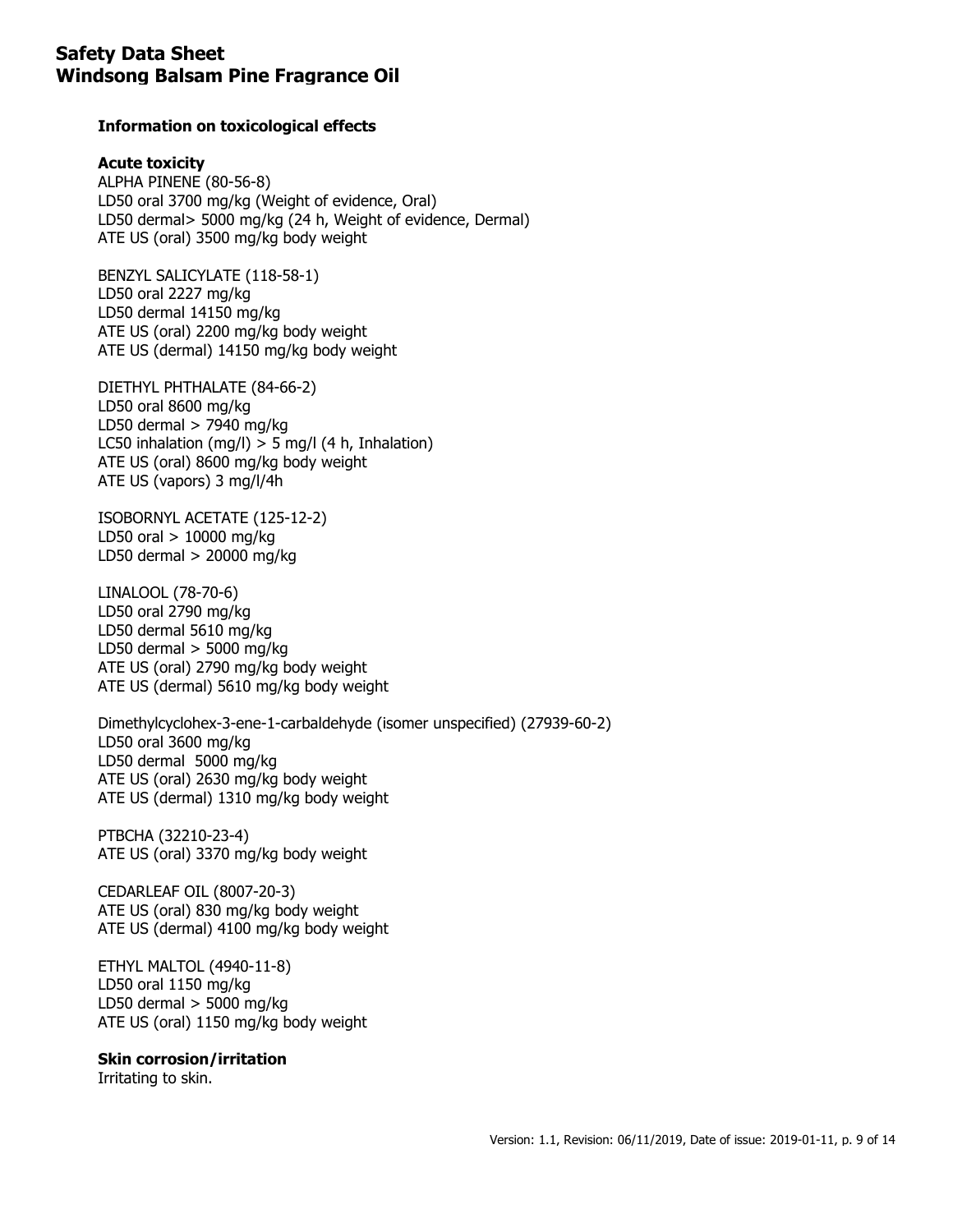**Serious eye damage/irritation** Causes serious eye irritation.

**Respiratory or skin sensitization** May cause an allergic skin reaction

**Germ cell mutagenicity** Not classified

**Carcinogenicity** Not classified

**Reproductive toxicity** Not classified

**STOT-single exposure** Not classified

**STOT-repeated exposure** Not classified

**Aspiration hazard**

May be fatal if swallowed and enters airways.

## **SECTION 12: Ecological information**

#### **Toxicity**

The product is not considered harmful to aquatic organisms or to cause long-term adverse effects in the environment.

DIETHYL PHTHALATE (84-66-2) LC50 fish 1 17 ppm (96 h, Pimephales promelas, Flow-through system) EC50 Daphnia 1 52 mg/l (48 h, Daphnia magna)

ISOBORNYL ACETATE (125-12-2) LC50 fish 1 10 - 18 mg/l (OECD 203: Fish, Acute Toxicity Test, 96 h, Brachydanio rerio)

LINALOOL (78-70-6) EC50 Daphnia 1 59 mg/l (EC50; OECD 202: Daphnia sp. Acute Immobilisation Test; 48 h; Daphnia magna) EC50 other aquatic organisms  $1 > = 100$  mg/l (3 h; Activated sludge) LC50 fish 2 27.8 mg/l (LC50; OECD 203: Fish, Acute Toxicity Test; 96 h; Salmo gairdneri) Threshold limit algae 1 88.3 mg/l (EC50; 96 h)

LINALYL ACETATE (115-95-7) LC50 fish 1 11 mg/l (OECD 203: Fish, Acute Toxicity Test, 96 h, Cyprinus carpio) EC50 Daphnia 1 15 mg/l (OECD 202: Daphnia sp. Acute Immobilisation Test, 48 h, Daphnia magna)

## **Persistence and degradability**

ALPHA PINENE (80-56-8) Persistence and degradability Readily biodegradable in water.

BENZYL SALICYLATE (118-58-1) Persistence and degradability Biodegradability in water: no data available.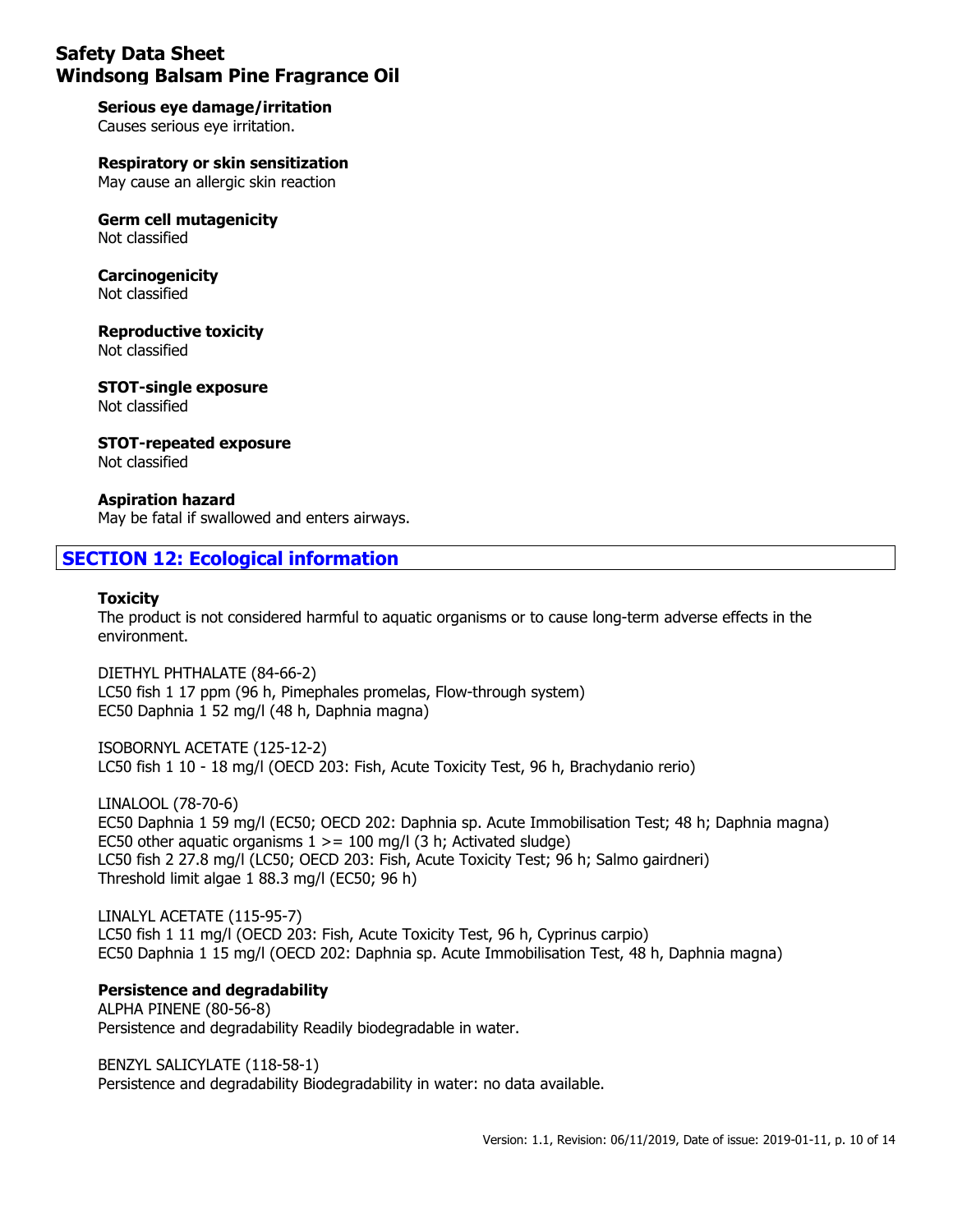DIETHYL PHTHALATE (84-66-2) Persistence and degradability Biodegradable in the soil. Readily biodegradable in water.

ISOBORNYL ACETATE (125-12-2) Persistence and degradability Readily biodegradable in water.

LINALOOL (78-70-6) Persistence and degradability Readily biodegradable in water. Biochemical oxygen demand (BOD) 1.531 g O2 /g substance Chemical oxygen demand (COD)  $2.808$  g O<sub>2</sub> /g substance

LINALYL ACETATE (115-95-7) Persistence and degradability Readily biodegradable in water.

Dimethylcyclohex-3-ene-1-carbaldehyde (isomer unspecified) (27939-60-2) Persistence and degradability Biodegradability in water: no data available

ETHYL MALTOL (4940-11-8) Persistence and degradability Biodegradability in water: no data available

#### **Bioaccumulative potential**

ALPHA PINENE (80-56-8) BCF fish 1 718 (Pimephales promelas, QSAR) Log Pow 4.487 (Experimental value, OECD 107: Partition Coefficient (n-octanol/water): Shake Flask Method, 25 °C) Bioaccumulative potential Potential for bioaccumulation (500  $\leq$  BCF  $\leq$  5000).

BENZYL SALICYLATE (118-58-1) Log Pow 4.31 (Estimated value)

DIETHYL PHTHALATE (84-66-2) BCF fish 1 15 - 16 (Mugil cephalus) BCF fish 2 117.5 (504 h, Lepomis macrochirus) BCF other aquatic organisms 1 1100 ppb (Ostreidae, Fresh weight) BCF other aquatic organisms 2 340 - 450 ppb (Lamellibranchiata, Fresh weight) Log Pow 1.4 - 2.82 Bioaccumulative potential Low potential for bioaccumulation (BCF < 500).

ISOBORNYL ACETATE (125-12-2) Log Pow 3.5 (QSAR) Bioaccumulative potential No bioaccumulation data available.

LINALOOL (78-70-6) Log Pow 2.84 - 3.145 Bioaccumulative potential Bioaccumable.

LINALYL ACETATE (115-95-7) Log Pow 3.93 (Experimental value) Bioaccumulative potential Low potential for bioaccumulation (Log Kow  $\lt$  4).

Dimethylcyclohex-3-ene-1-carbaldehyde (isomer unspecified) (27939-60-2) Bioaccumulative potential No bioaccumulation data available.

ETHYL MALTOL (4940-11-8) Bioaccumulative potential No bioaccumulation data available.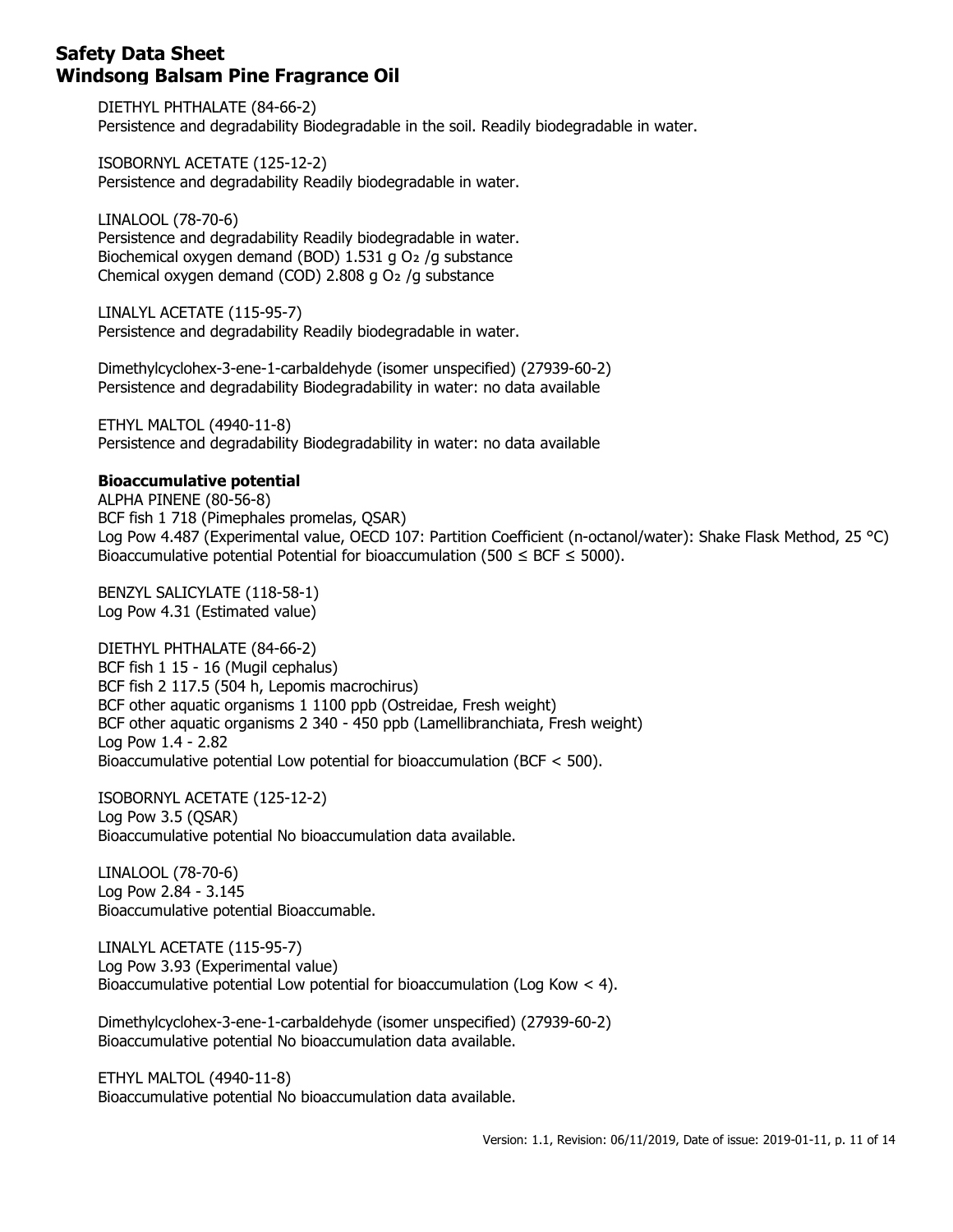#### **Mobility in soil**

ALPHA PINENE (80-56-8) Ecology - soil Low potential for adsorption in soil. May be harmful to plant growth, blooming and fruit formation.

DIETHYL PHTHALATE (84-66-2) Surface tension 0.0375 N/m (20 °C)

LINALYL ACETATE (115-95-7) Ecology - soil Adsorbs into the soil.

#### **Other adverse effects**

Avoid release to the environment.

## **SECTION 13: Disposal considerations**

#### **Disposal of the product**

Dispose of contents/container in accordance with licensed collector's sorting instructions as well as local, state, federal and/or international regulations.

#### **Disposal of contaminated packaging**

Dispose of as unused product, following federal, state, and local regulations.

#### **Waste treatment**

Waste packaging should be recycled or reused whenever possible. If recycling is not feasible, contaminated packaging should be disposed of in accordance with all local, state, and federal regulations. Regulations vary by region.

#### **Sewage disposal**

Avoid release into sewers or other public water ways.

## **SECTION 14: Transport information**

**DOT (US)** Not regulated

**IMDG** Not applicable

#### **IATA**

UN Number: Class: Packing Group: Proper Shipping Name: Not applicable

## **SECTION 15: Regulatory information**

#### **15.1 Safety, health and environmental regulations specific for the product in question**

#### **Toxic Substances Control Act (TSCA) Inventory**

All components listed or exempted

#### **Canadian Domestic Substances List (DSL)**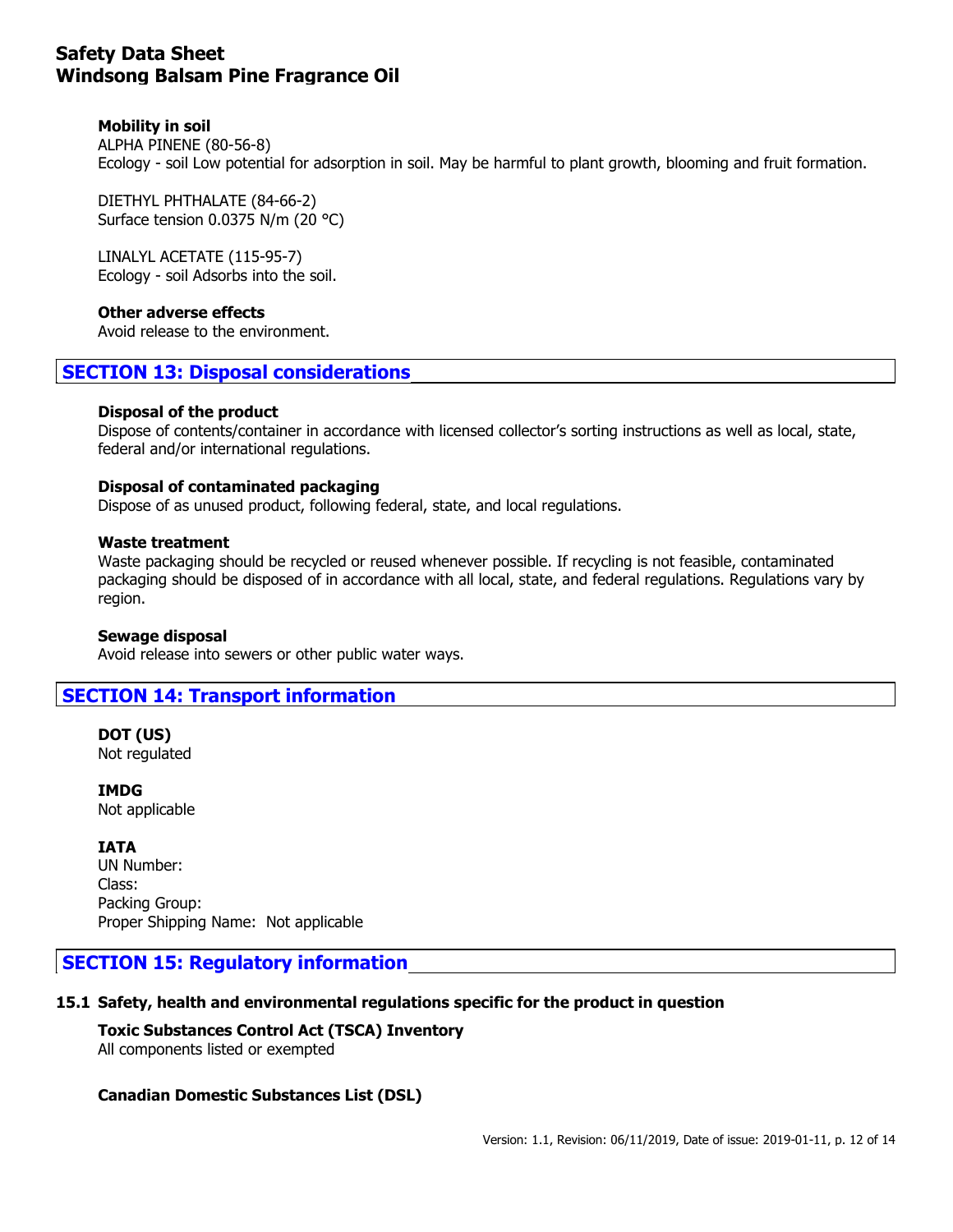All components of the substance/mixture are listed or exempt.

#### **SARA 302 Components**

No chemicals in this material are subject to the reporting requirements of SARA Title III, Section 302.

#### **SARA 311/312 Hazards**

Fire Hazard, Acute Health Hazard

No SARA Hazards

Acute Health Hazard

#### **SARA 313 Components**

This material does not contain any chemical components with known CAS numbers that exceed the threshold (De Minimis) reporting levels established by SARA Title III, Section 313.

This material does not contain any chemical components with known CAS numbers that exceed the threshold (De Minimis) reporting levels established by SARA Title III, Section 313.

#### **California Prop. 65 Components**

WARNING! This product contains myrcene, a chemical known to the State of California to cause cancer. For more information go to www.P65Warnings.ca.gov.

#### **Massachusetts Right To Know Components**

Lemon oil CAS-No. 8008-56-8

Diethyl phthalate CAS number: 84-66-2

No components are subject to the Massachusetts Right to Know Act.

#### **New Jersey Right To Know Components**

Lemon oil CAS-No. 8008-56-8

Benzyl salicylate CAS-No. 118-58-1

Diethyl phthalate CAS number: 84-66-2

Linalyl acetate CAS-No. 115-95-7

Common name: alpha-PINENE CAS number: 80-56-8

2-Ethyl-3-hydroxy-4-pyrone CAS-No. 4940-11-8